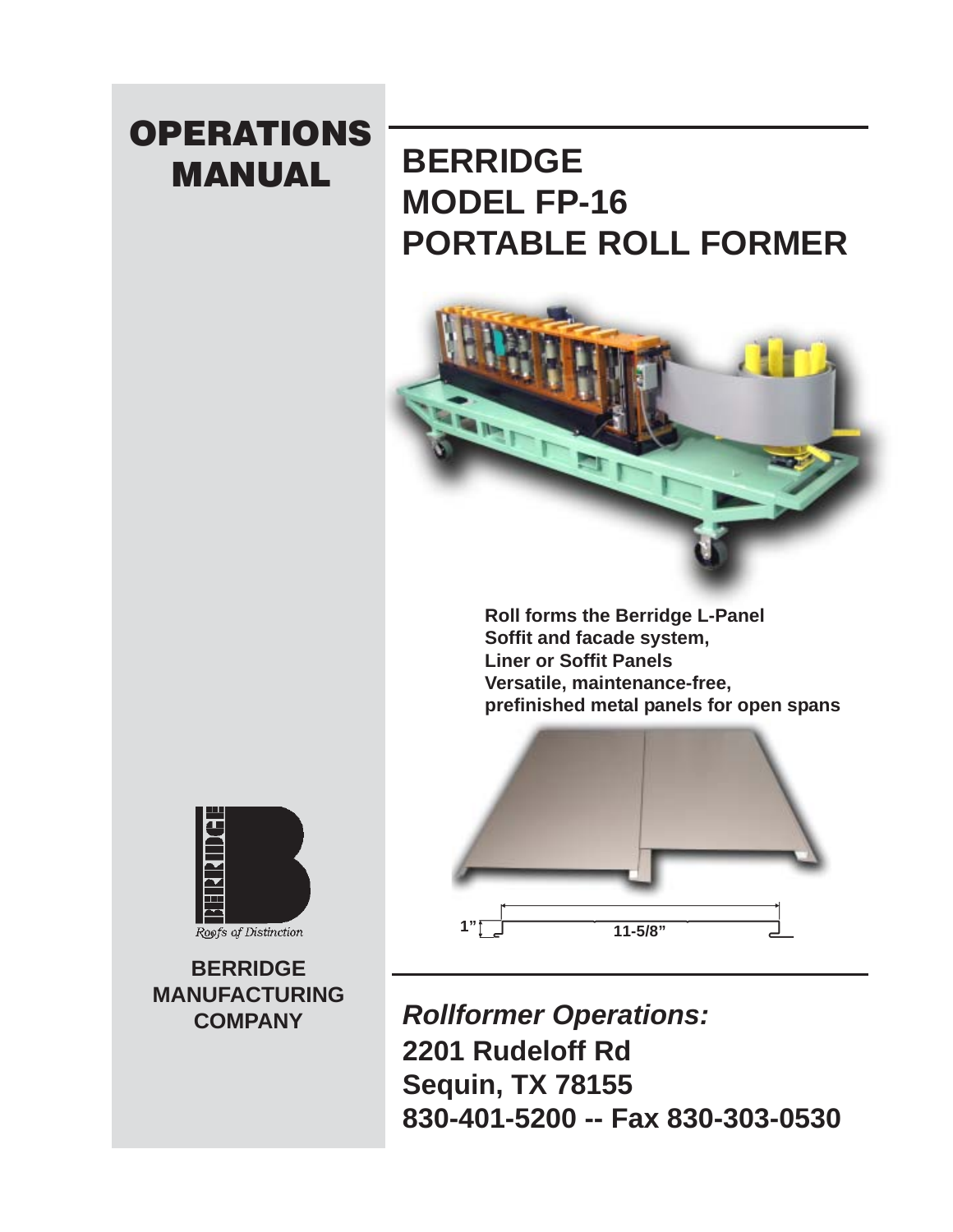#### **OVERVIEW**

The Berridge Model FP-16 portable rollformer forms the Berridge L-Panel in a variety of Rib and Venting configurations. The FP-16 allows continuous length L-Panels to be formed "On Site" from pre-finished Berridge coil stock.



**Fig. 1 Berridge L-Panel**

#### **TRANSPORTING THE FP-16**

Never transport the machine without threading a strip of coil through the machine that is long enough to fully engage all of the roller sets. Following this procedure will keep the rolls from moving while in transit and becoming scarred or damaged, or shifting out of alignment from vibration or impacts. Do not transport the rollformer with a coil loaded on the uncoiler.

#### **COIL REQUIREMENTS**

Coil material used with the Berridge Model FP-16 Portable Roll Former must comply with the following parameters:

|                                   | Strip Width:15.875 inches (Nominal 16 inches) |
|-----------------------------------|-----------------------------------------------|
|                                   |                                               |
|                                   |                                               |
| Maximum Weight:2000 lbs.          |                                               |
| Minimum Inside Diameter:20 inches |                                               |

**Note: Only Berridge-supplied coil may be used with the FP-16 Portable Rollformer. Coil from other sources may damage the forming rolls on the machine. If coil from a source other than Berridge is used in the FP-16, Berridge Manufacturing may recall the machine and disassemble and inspect it. A service charge may be assessed.**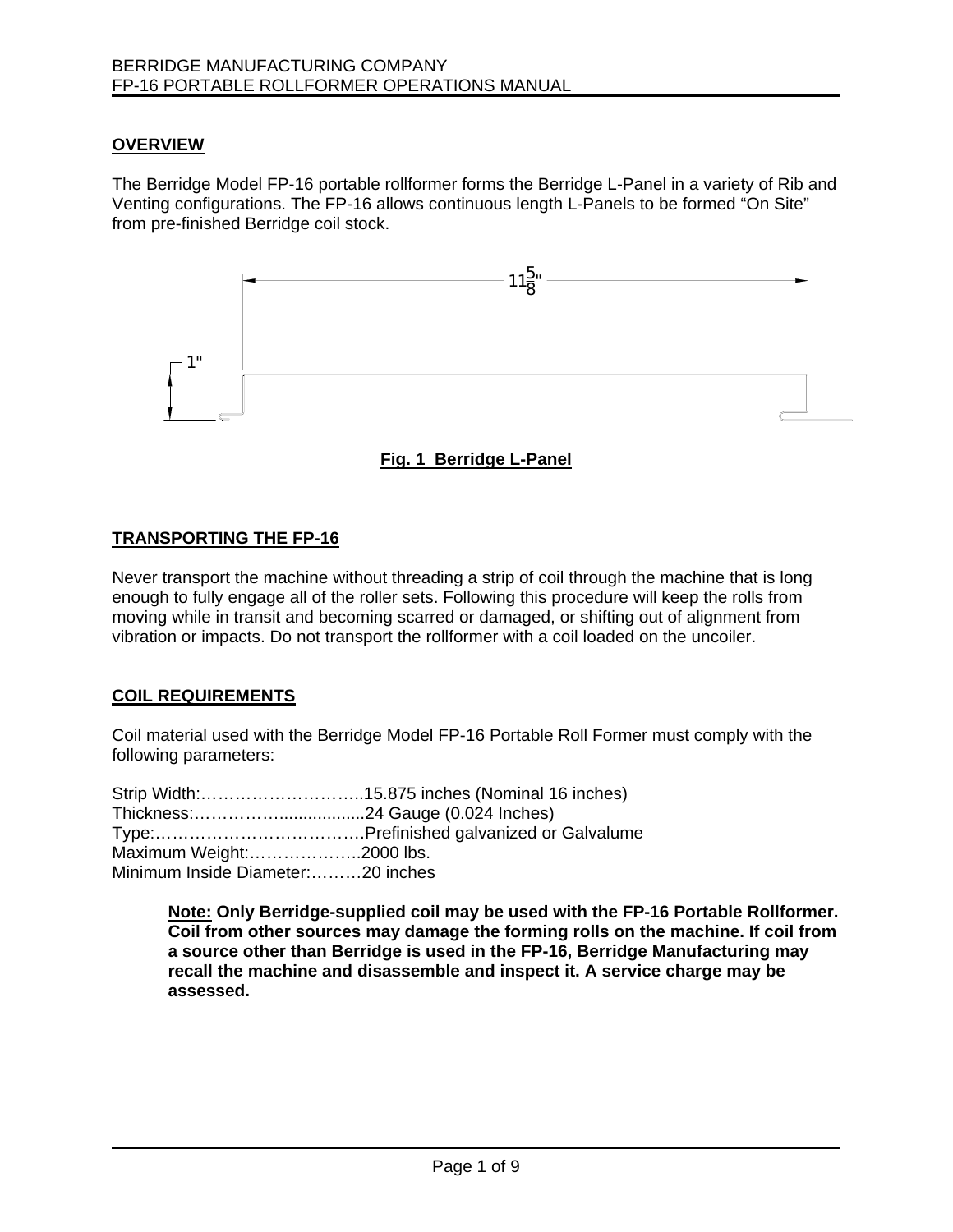#### **ELECTRIC POWER REQUIREMENTS**

The FP-16 Rollformer may be powered by either an electric drive unit which uses an electric motor and clutch/brake system to drive the forming rolls, or a hydraulic power unit with a hydraulic motor for driving the forming rolls. The FP-16s that are powered with hydraulic systems still require electric power for the hydraulic system and computer. The performance of the machine is not affected by the type of power unit used to drive the rollformer.

The electric power requirements for the electric and hydraulic drive systems are below:

Electric Drive System: 240 Volt **20 Amp** Single Phase Electric Power

Hydraulic Drive System: Requires **both** 240 Volt **30 Amp** Single Phase and 120 Volt 15 Amp Electric Power (120 volt service powers computer)

**Note: The use of portable generators is not recommended with the FP-16 Rollformer. Portable generators may damage the computer control system and electric motor.** 

If extension cords are required, see the table below for sizing:

120 Volt 15 Amp Service (used for computer only)<br>0-200 FT 12 Gauge Wire 12 Gauge Wire

240 Volt 20 Amp and 30 Amp Single Phase Service 0-100 FT 10 Gauge Wire 100-200 FT 8 Gauge Wire

#### **PERFORMANCE and SPECIFICATIONS**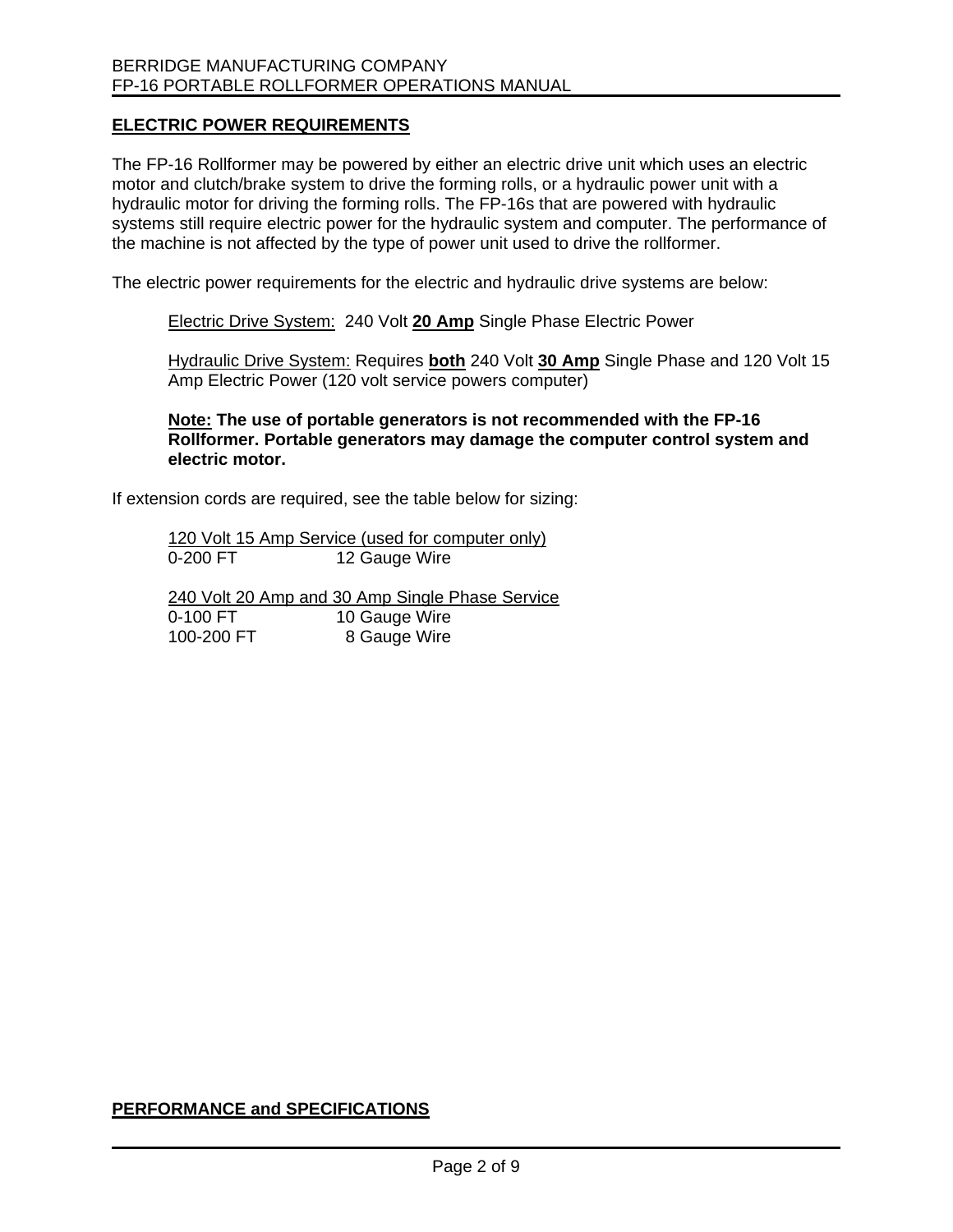**(overall size and weight includes table, casters, and uncoiler – omitted below for clarity)** 

**WIDTH:**  2' -11" **LENGTH:**  14'-8" **HEIGHT:**  4'-8" WEIGHT: Electric Drive: 3240 lbs. Hydraulic Drive: 3650 lbs. **FORMING SPEED:**  48 Lineal Feet per Minute



#### **Fig. 2 FP-16 Main Components**

- **A:**  Perforation Rollers
- **B:**  Stiffening Rib Assembly
- **C:**  Shear
- **D:**  Drive Roll Brake (for stopping coil feed after shearing last panel)
- **E:**  Feed-In Guides
- **F:**  Encoder (Counter) for Computer
- **G:**  Forming Rolls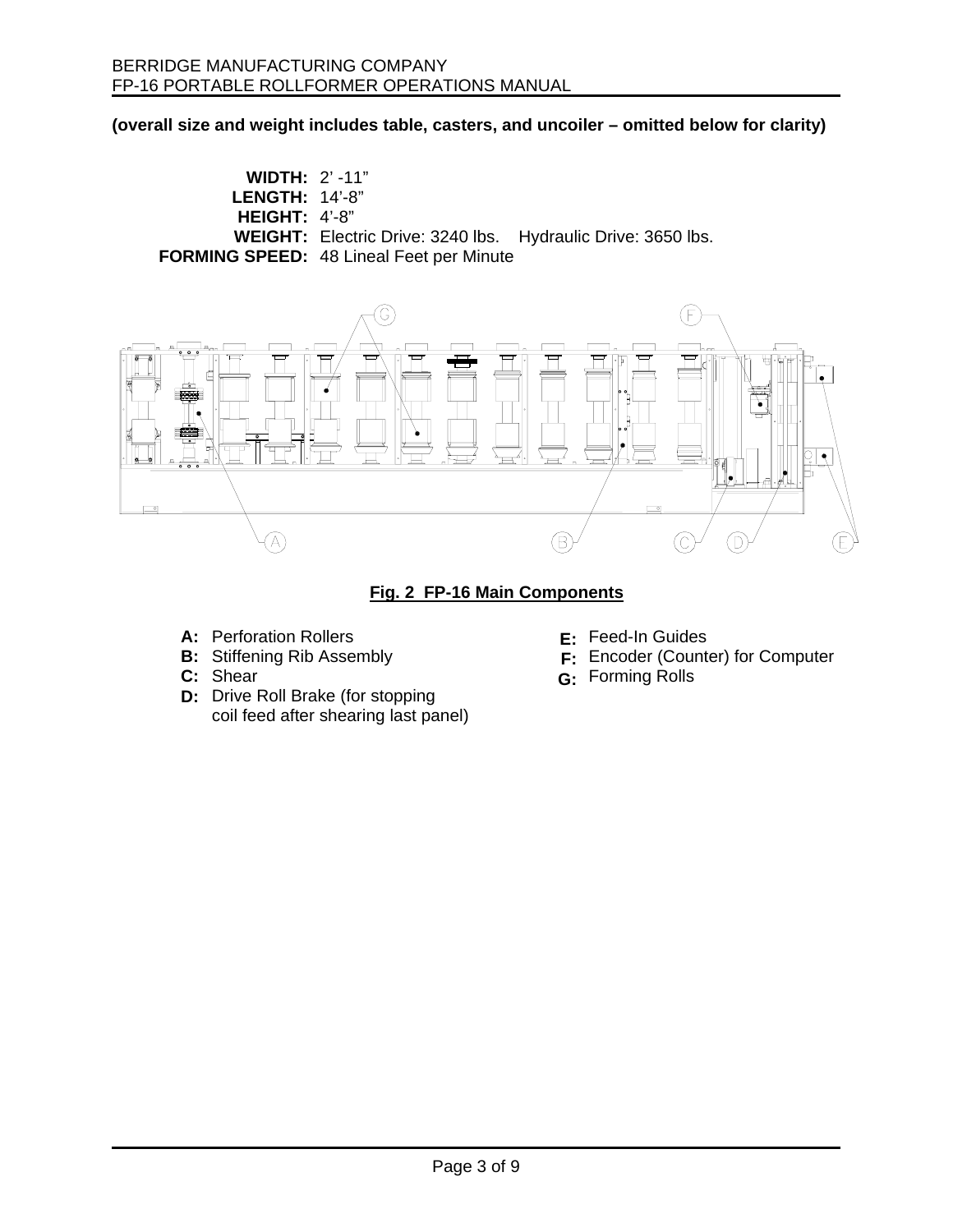#### **OPERATING INSTRUCTIONS**

| <b>Loading Coil</b> |                                                                                                                                                                                                                                                                                                |  |
|---------------------|------------------------------------------------------------------------------------------------------------------------------------------------------------------------------------------------------------------------------------------------------------------------------------------------|--|
| Α.                  | Lock all four casters.                                                                                                                                                                                                                                                                         |  |
| В.                  | Rotate the eccentric tubes on the uncoller by loosening the nuts on top of the<br>tubes. Then rotate the tubes inward to accept the coil.                                                                                                                                                      |  |
| C.                  | Unlock the locking bar on the coil lifter arm, fold the legs inward, and drop inside<br>of coil.                                                                                                                                                                                               |  |
| D.                  | When lifting feet clear the bottom of the coil, spread the legs apart, swing down<br>the locking arm, and lock the arm in place. The coil should now be resting on the<br>two lifting feet of the coil lifter arm.                                                                             |  |
| Е.                  | Using a forklift or other lifting apparatus with a minimum load capacity of 2000<br>Ibs., pick up the coil by means of a chain (sized to accommodate the load)<br>attached to the lifting ring at the top of the coil lifter arms. Stay to one side of the<br>coil and do not walk beneath it. |  |
| F.                  | Center the coil over the uncoiler, and slowly lower it down onto the uncoiler with<br>all 4 uncoiler tubes inside the coil.                                                                                                                                                                    |  |
| G.                  | When the coil is safely seated on the uncoiler arms, rotate the uncoiler tubes out<br>to make contact with the inside of the coil. Lock the locking nuts on the uncoiler<br>tubes.                                                                                                             |  |
| Н.                  | Unlock the locking bar on the coil lifter, swing the legs in, and lift the coil lifter out<br>of the coil.                                                                                                                                                                                     |  |



# **Fig. 3 Coil Lifter Arms**

- **A:**  Lifting Ring
- **B:**  Lifting Feet
- **C:**  Locking Bar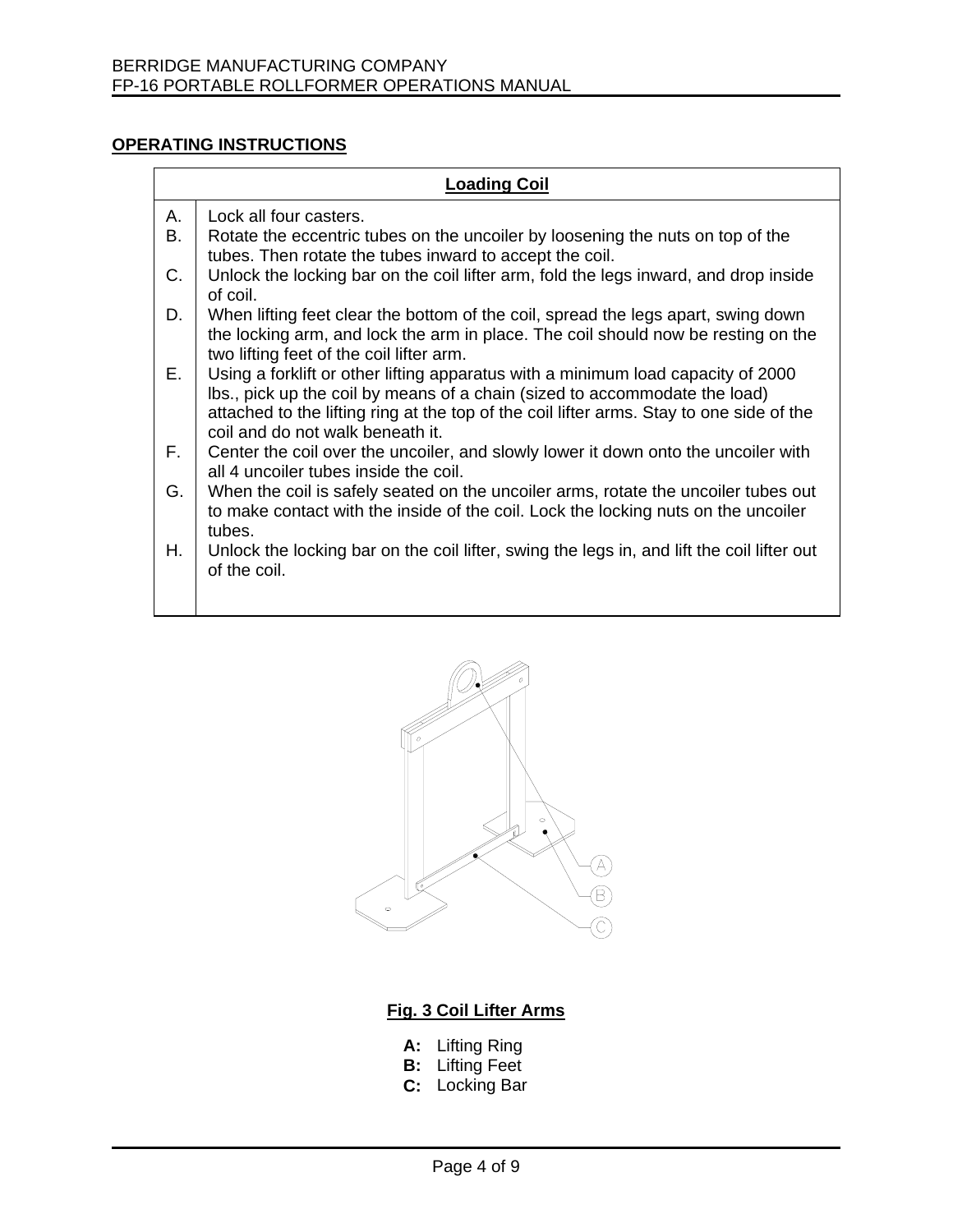#### **OPERATING INSTRUCTIONS (Cont.)**

| <b>Feeding Coil Into the Rollformer: Electric Drive System</b> |                                                                                                                                                                                                                                                                                                      |  |
|----------------------------------------------------------------|------------------------------------------------------------------------------------------------------------------------------------------------------------------------------------------------------------------------------------------------------------------------------------------------------|--|
| Α.                                                             | Pull the Drive Roll Release (Fig. 2 Item D) forward to lock the first station drive<br>rolls together.                                                                                                                                                                                               |  |
| В.                                                             | Feed the leading edge of the coil into the Feed-In Guides on the rollformer (Fig. 2)<br>Item E) and up to the first station rollers.                                                                                                                                                                 |  |
| C.                                                             | The drum switch, located near the bottom of the rollformer and to the left of the<br>shear (Fig. 2 Item C), controls the drive direction of the rollers. Put the switch in<br>the forward position.                                                                                                  |  |
| D.                                                             | The green jog button is located above the shear. In the same control box as the<br>jog button is a toggle switch with two positions: "Manual" and "Computer". Put the<br>toggle switch in the "Manual" position.                                                                                     |  |
| Е.                                                             | Press the green jog button to engage the rollers. Carefully feed the coil into the<br>first station rollers, pulling lightly on the top edge of the coil if necessary for it to<br>enter the first station rollers. Keep hands away from the rollers inside the<br>plexiglass and the shear station. |  |
| F.                                                             | Continue feeding the coil until the leading edge is just past the shear. Release the<br>green button to stop the coil, and lift the shear to cut the leading edge of the coil.                                                                                                                       |  |
|                                                                | <b>Note:</b> To begin production using the computer, switch the toggle switch to<br>the "Computer" position. See the Computer Operating Instructions<br>provided with the computer for programming and operation guidelines.                                                                         |  |

|     | <b>Feeding Coil Into the Rollformer: Hydraulic Drive System</b>                                                                                                                                                                                                                                                                                                                                                            |
|-----|----------------------------------------------------------------------------------------------------------------------------------------------------------------------------------------------------------------------------------------------------------------------------------------------------------------------------------------------------------------------------------------------------------------------------|
| Α.  | Pull the Drive Roll Release (Fig. 2D) forward to lock the first station drive rolls<br>together.                                                                                                                                                                                                                                                                                                                           |
| В.  | Feed the leading edge of the coil into the Feed-In Guides on the rollformer (Fig.<br>2E) and up to the first station rollers.                                                                                                                                                                                                                                                                                              |
| C.  | The Power Switch is located near the exit end of the rollformer on the operator<br>side, in a gray electrical enclosure. Push the On button to turn on the hydraulic<br>system.                                                                                                                                                                                                                                            |
| D.  | The computer is used to jog the rollformer as follows:<br>A. Turn the center switch on the right side of the computer to the<br>"Manual" position.<br>B. Turn the bottom switch to the "Forward" position and the rollers will<br>start turning. Release the switch to stop the machine (switch will spring<br>back to the center "Off" position). Turn switch to the "Reverse" position<br>to reverse the feed direction. |
| Е., | Using the computer, carefully jog the material into the rollformer until the leading<br>edge of the coil is just past the shear.                                                                                                                                                                                                                                                                                           |
| F.  | Press the "Shear" button on the computer to cut the end of the coil. Keep hands<br>away from the rollers and shear station during this operation.                                                                                                                                                                                                                                                                          |
|     | <b>Note:</b> To begin production using the computer, see the Computer<br>Operating Instructions provided with the computer for programming and<br>operation guidelines.                                                                                                                                                                                                                                                    |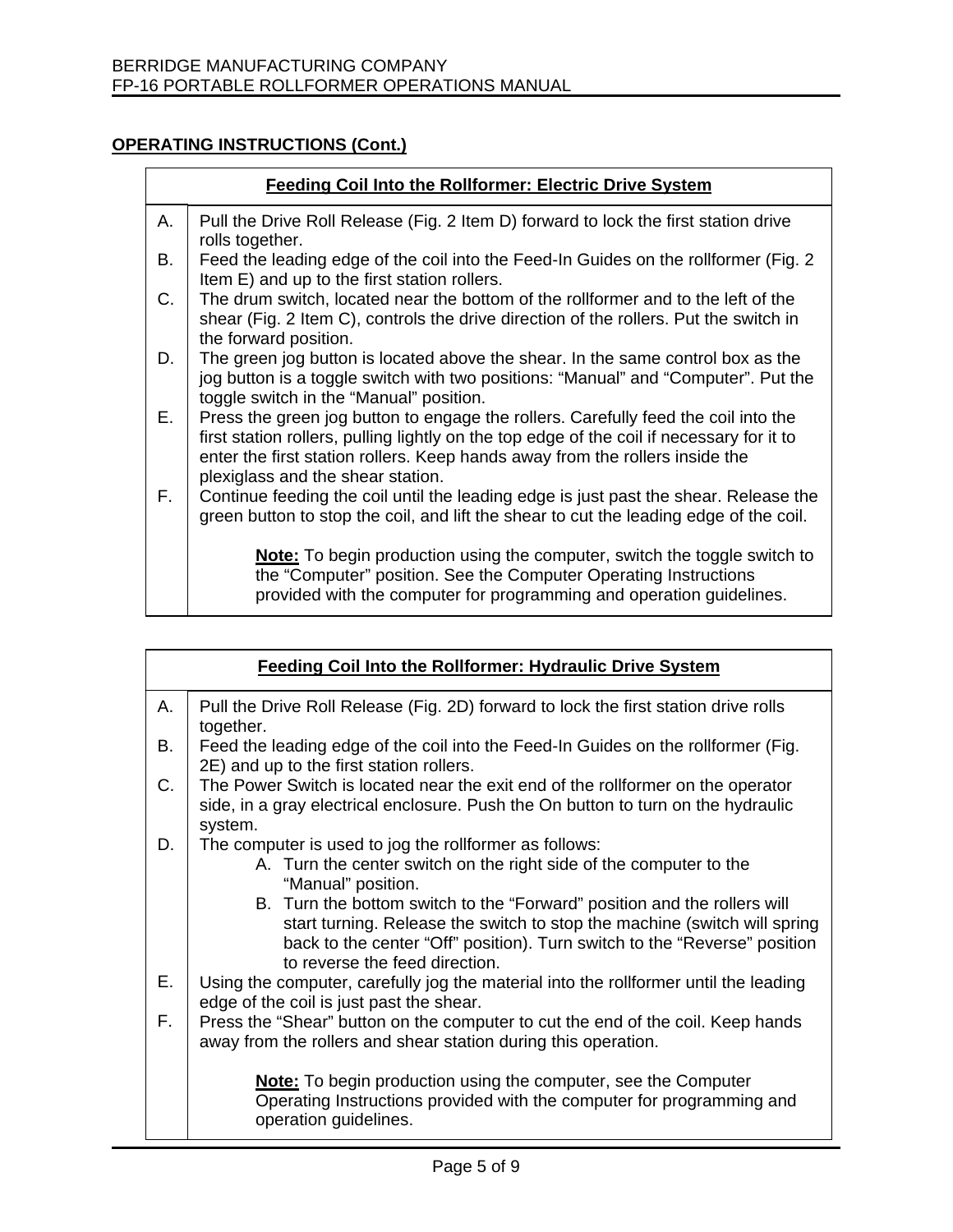#### **SETUP AND CONFIGURATION**

The FP-16 is a "fixed width" machine – it runs coil that is 15.875" (15 7/8" – Nominal 16") wide. The width is fixed and cannot be adjusted. The feed-in guides and interior guide rolls are factory set to produce a panel of the correct profile.

The FP-16 can be set to form a panel with the following configurations:

- A. Smooth panel pan
- B. Panel pan with 2 Stiffening Ribs
- C. Panel pan with 2 rows of Perforations (Vents)
- D. Panel pan with 1 Stiffening Rib and 2 rows of Perforations (Vents)

The instructions below explain the installation procedures for Stiffening Ribs and Perforations.

#### **Stiffening Ribs**

The Stiffening Rib rollers are a self-contained assembly. The rollers are mounted on a frame which bolts to the frame of the rollformer.

To remove the Stiffening Ribs, simply remove the entire assembly from the rollformer. Do not attempt to disassemble part of the assembly because this could change the clearance between the rollers and affect the appearance of the panel. See the section below for detailed instructions.

|    | Installing the Stiffening Rib Assembly                                                                                                                                                                                                                                                     |
|----|--------------------------------------------------------------------------------------------------------------------------------------------------------------------------------------------------------------------------------------------------------------------------------------------|
| А. | Remove the clear lexan cover on the operator side of the machine.                                                                                                                                                                                                                          |
| В. | Locate the mounting location for the Stiffening Rib Assembly (see Fig. 4 below).<br>The two vertical framing members in the machine (Fig. 4 Item C - operator side<br>and motor side) will have threaded holes located near the top and bottom of<br>each member.                          |
| C. | Insert the stiffening rib assembly oriented as shown in Fig. 5 below (the<br>direction of material flow should be right to left). The male die should be on the<br>operator side and the female on the motor side, causing the rib to be indented<br>toward the motor side of the machine. |
| D. | Line up the mounting holes in the Stiffening Rib assembly with the threaded<br>holes in the vertical framing members.                                                                                                                                                                      |
| Е. | Using the bolts supplied with the Stiffening Rib Assembly (Fig. 5 Item B), bolt<br>the Assembly in place.                                                                                                                                                                                  |
| F. | Replace the operator side lexan cover. Run a test panel to ensure the ribs are<br>forming correctly.                                                                                                                                                                                       |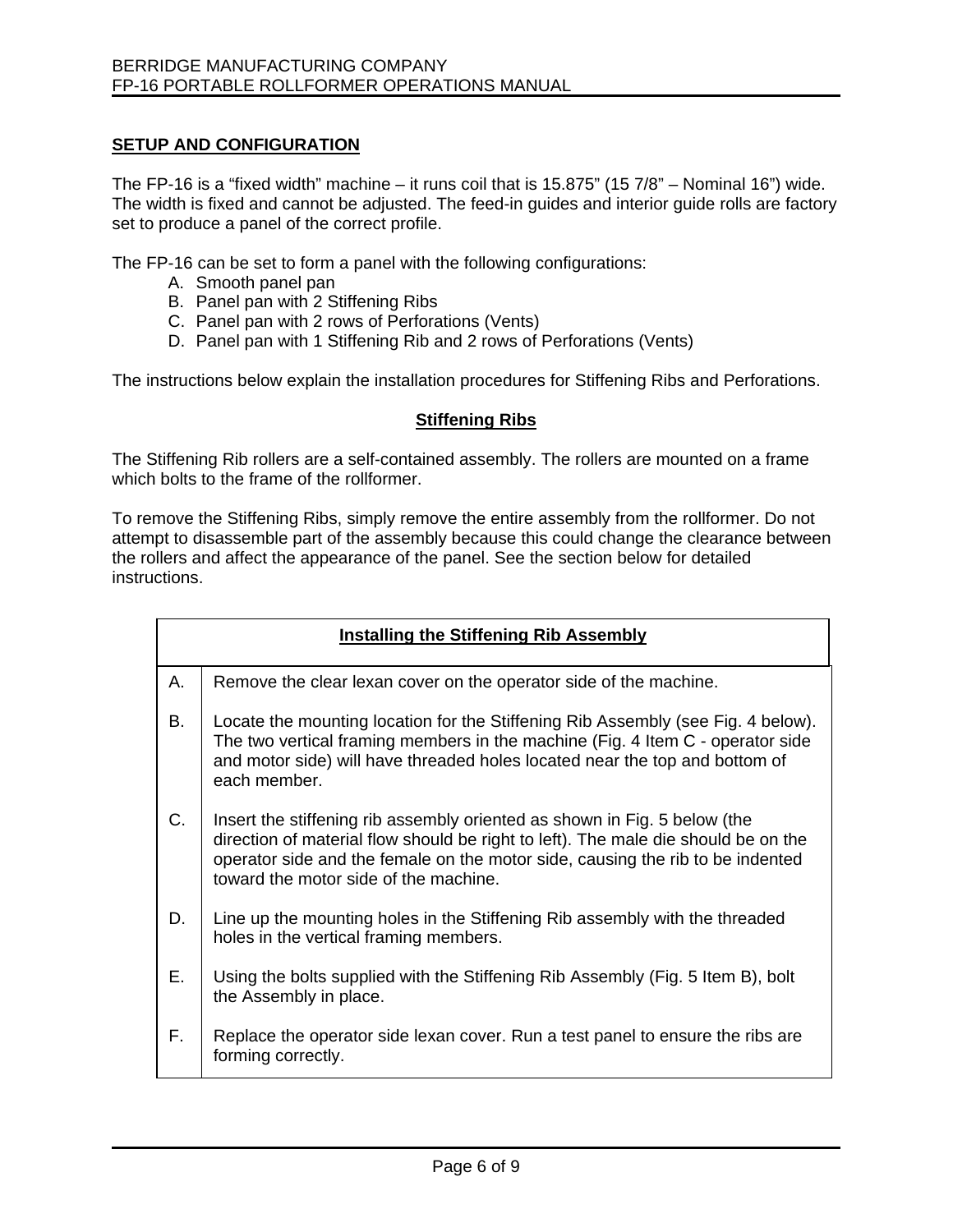# **Stiffening Ribs (Cont.)**





**Fig. 4 Stiffening Rib Location**

### **Fig. 5 Stiffening Rib Assembly**

- A. Stiffening Rib Assembly
- B. Stiffening Rib Mounting Bolts
- C. FP-16 Vertical Framing Members

# **Perforations (Venting)**

The FP-16 Rollformer is fitted with a set of perforating rollers near the exit end of the machine. Perforations are partially punched slots through the pan of the panel, allowing air flow through the panel for vented soffits and similar applications. Perforations are installed in the pan of the panel by shifting the male perforating rollers toward the female set of rollers (toward the motor side of rollformer) until the correct die clearance is achieved.

**Important!!!: It is critical that the perforation rollers be setup correctly to avoid damaging the panel and possibly destroying the rollers. Read the instructions below carefully before attempting to adjust the perforation rollers.**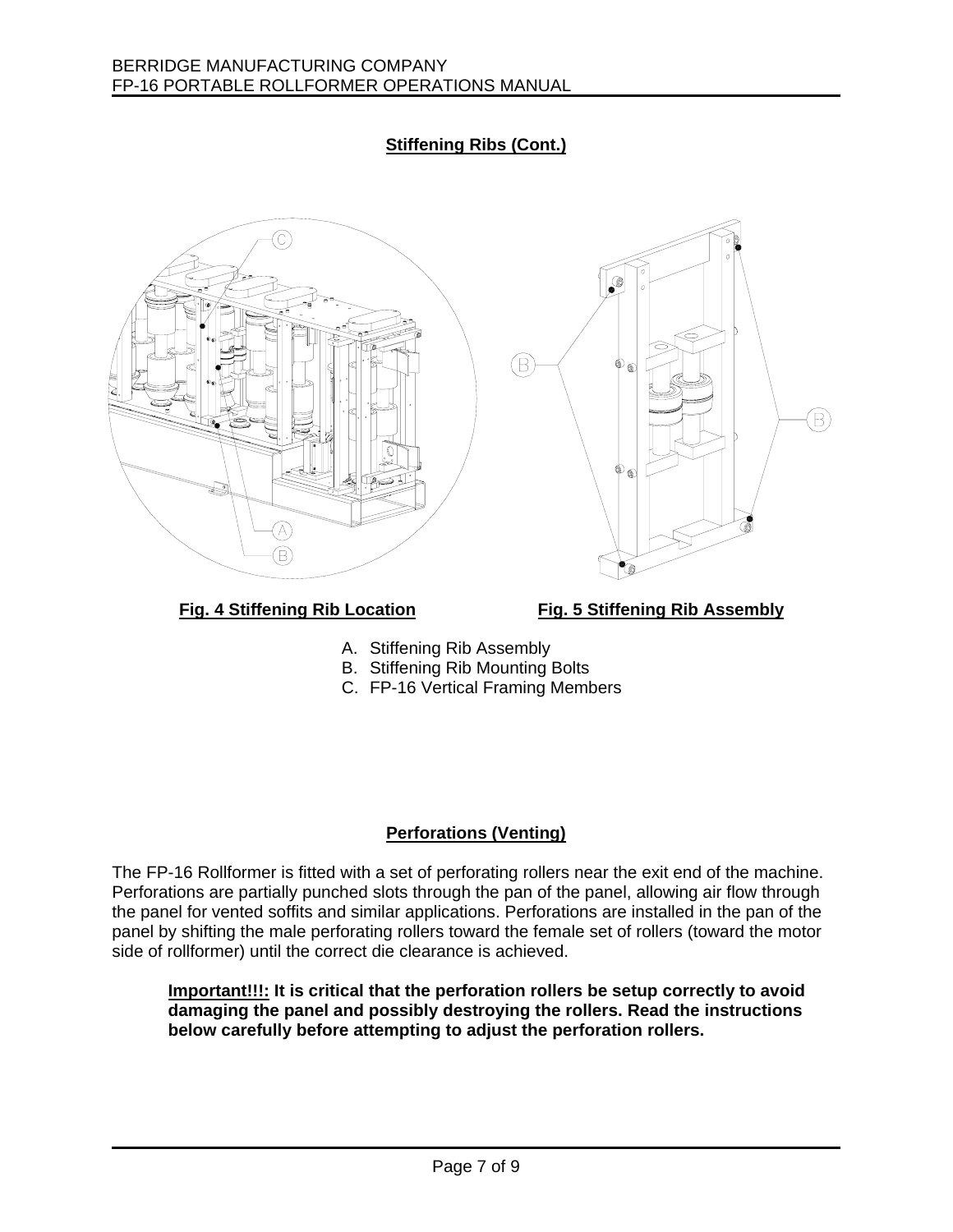# **Perforations (Venting) – (Cont.)**

| <b>Installing the Perforations (Vents)</b> |                                                                                                                                                                                                                                                                                                                                                                                                                                                                                                                                                                                                                                                                                                                                                                                                   |
|--------------------------------------------|---------------------------------------------------------------------------------------------------------------------------------------------------------------------------------------------------------------------------------------------------------------------------------------------------------------------------------------------------------------------------------------------------------------------------------------------------------------------------------------------------------------------------------------------------------------------------------------------------------------------------------------------------------------------------------------------------------------------------------------------------------------------------------------------------|
| А.<br>В.<br>C.<br>D.                       | Remove the operator side clear lexan cover.<br>Loosen the top and bottom Lock-Down Bolts (A).<br>Loosen the top and bottom Outer Adjustment Bolts (B). The Outer Adjustment<br>Bolts are used to pull the Male Perforation Rollers (D) away from the Female<br>Perforation Rollers (E) (disengage the rollers). The Inner Adjustment Bolts are<br>used to push the Male Perforation Rollers toward the Female Perforation<br>Rollers (engage).<br>After loosening the Outer Adjustment Bolts on both the top and bottom of the<br>rollformer, turn the Inner Adjustment Bolt clockwise, causing the Male<br>Perforation Rollers to move toward the Female Perforation Rollers.                                                                                                                    |
| Е.                                         | <b>Note:</b> The top and bottom MUST be moved together. Move the bottom<br>no more than 1/8", then move the top 1/8". This will keep the male roller<br>set parallel to the female roller set. Do not move the top and bottom<br>independently more than 1/8", or the rollers could become jammed<br>between the top and bottom plates of the rollformer.<br>When the protrusions on the male rollers reach the slots in the female rollers,<br>use a Feeler Gauge to set the clearance between the rollers (see Fig. 7 below).<br>The clearance should be set at about 0.060" at both the top and bottom.                                                                                                                                                                                        |
| F.                                         | Note: If either the top or bottom adjustment is moved, the clearance<br>between BOTH the top and bottom roller sets must be re-checked with<br>the feeler gauge. Moving the top or bottom affects both the top and<br>bottom clearances.<br>After setting the top and bottom clearances, tighten the Outer Adjustment Bolts.<br>Check the clearances again before proceeding to make sure the rollers did not                                                                                                                                                                                                                                                                                                                                                                                     |
| G.                                         | shift. If the clearances are not 0.060", continue with the adjustments until the<br>correct clearances are reached.<br>After confirming the clearances are correct and the Inner and Outer Adjustment                                                                                                                                                                                                                                                                                                                                                                                                                                                                                                                                                                                             |
| Η.<br>I.                                   | Bolts are tight, tighten the Lock-Down Bolts to hold the rollers in place.<br>Run a panel and examine the perforations. Make sure all perforations are<br>correctly punched and the metal is cut on both sides of each strip of<br>perforations. Also examine the aesthetics of the panel under good lighting<br>conditions to ensure the panel is being formed correctly. If the panel is not<br>acceptable, check the clearances between the top and bottom roller sets to<br>make sure the proper clearance is set. The clearance might need to be adjusted<br>slightly tighter or looser than the 0.060" starting point.<br>To remove perforations from the panel (disengage the perforation rollers),<br>reverse the above process to move the male rollers away from the female<br>rollers. |
|                                            | <b>Note:</b> When disengaging the rollers, make sure there is at least 1/4" of<br>clearance between the male and female rollers to avoid interfering with<br>the panel.                                                                                                                                                                                                                                                                                                                                                                                                                                                                                                                                                                                                                           |